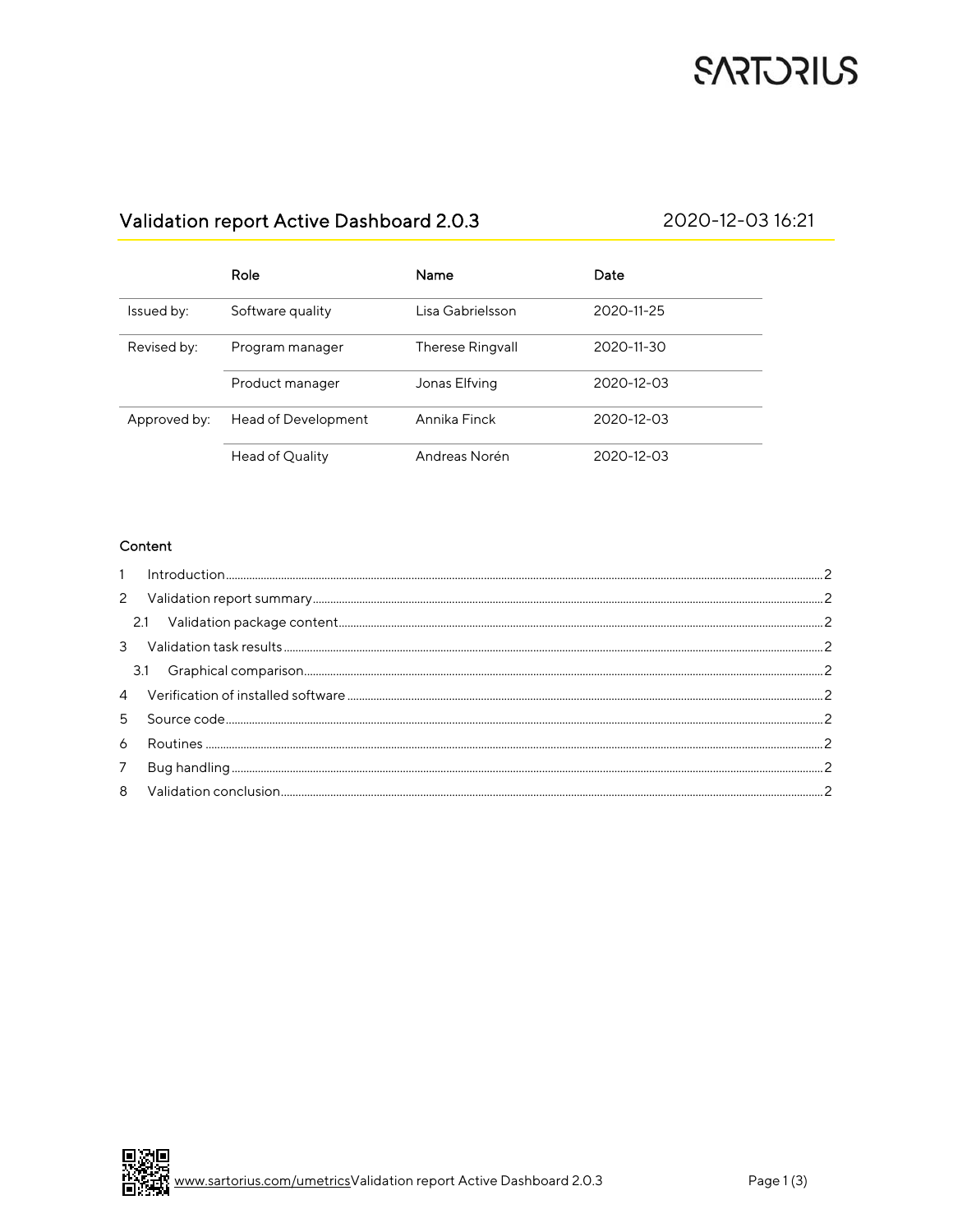# SART JRILS

### 1 Introduction

The purpose of the Validation report is to summarize and document the found differences that require corrective actions from the validation activities performed.

The scope of the validation tasks performed are described in paragraph 6.4 in the Validation plan.

This patch validation complements the full validation of Active Dashboard 2 (version 2.0.0.3697).

Approving this document includes approval of all subdocuments and results referred to in this document.

#### 2 Validation report summary

The purpose of the Validation report is to summarize the validation activities performed, listed in the Validation plan, and document the found differences that need corrective actions.

The graphical validation of Active Dashboard 2.0.3.22146 was done versus Active Dashboard 2.0.0.3697.

#### 2.1 Validation package content

The validation package includes files and folders as follows:

- Active Dashboard 2.0.3.22146 validation documentation pdf, a compilation of validation documents including this document, the Validation report.
- Bugs folder Lists details for the bugs referenced in the validation package, if any.
- Graphical validation folder Documents containing the compared graphs, lists and tables.

### 3 Validation task results

#### 3.1 Graphical comparison

The graphical validation was done using the PI Data Collector and the SIMCA-online 16.1 Data Collector, and the results compared to results from Active Dashboard 2.0.0.3697.

No differences that require corrective actions were found in the graphical comparison.

### 4 Verification of installed software

To verify that your license of the software has been correctly installed follow the instruction here:

- 1. In Active Dashboard, click "I" (About) and under the header about Umetrics Active Dashboard verify that the version is Active Dashboard 2.0.3.22146.
- 2. Follow the instructions in Active Dashboard Installation Guide and execute the section Test your installation*.*

#### 5 Source code

All source code for the final version of a full release is transferred to electronic media and kept both at the Umeå office as well as in the safe of a local bank.

#### 6 Routines

The relevant routines are stored in TFS in the QualityManual and QualityManagementSystem folders.

### 7 Bug handling

Work items describing bugs found during development are stored electronically in the database TFS. Bugs that require a corrective action are listed in the tables in paragraph 3.

#### 8 Validation conclusion

All bugs found between the release of Active Dashboard 2.0.0.3697 and the release of Active Dashboard 2.0.3.22146 that remain not fixed were considered unimportant and therefore not fixed.